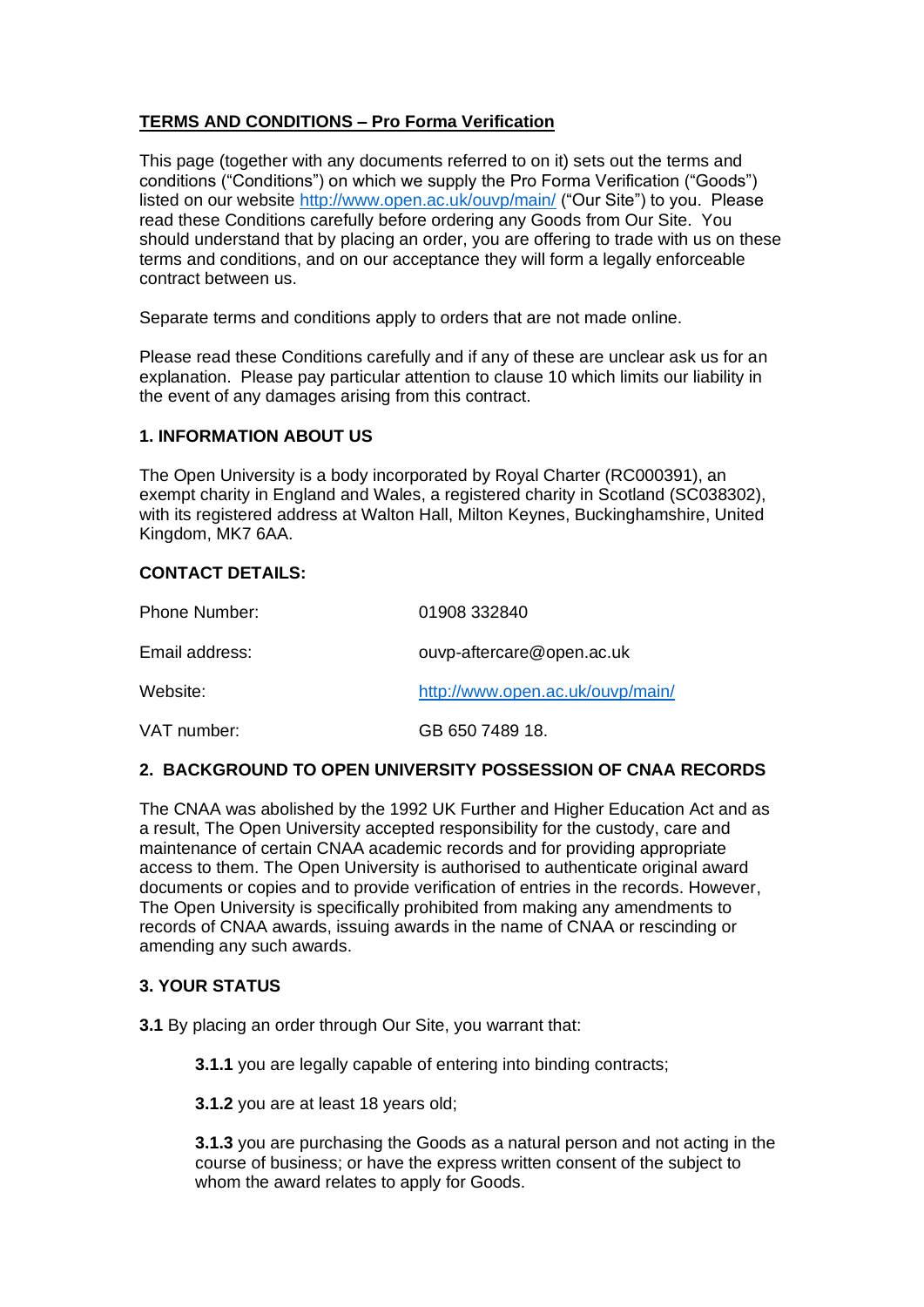**3.1.4** If applicable, written consent must be supplied when making an application.

## **4. APPLICATION OF TERMS**

**4.1** These Conditions apply to the provision of Goods to the exclusion of all other terms and conditions and shall prevail over all inconsistent terms including any that you seek to apply to the Contract and you waive any right which you otherwise might have to rely on such terms and conditions.

## **5. CONTRACT FORMATION**

**5.1** After placing your order on this site, you will receive a confirmation number on the screen which will acknowledge that we have received your order. Please note that this does not mean that your order has been accepted. An order for Goods placed by you with us shall be deemed to be an offer made by you to us to purchase Goods subject to these Conditions. All orders are subject to the existence of an award record that matches the data you input, and acceptance by us. The Contract will only be formed when we despatch the Goods to you.

**5.2** Before you press the proceed button, please check the data you have supplied to us, because once you have submitted this information you will not be able to change it, and its accuracy will depend on whether we can locate your record or not.

## **6. CONSUMER RIGHTS**

**6.1** As a consumer, you may cancel a Contract at any time within seven working days, beginning on the day after you receive the Goods. In this case, you will receive a full refund of the price paid for the Goods in accordance with our refunds policy (set out in Condition 8 below).

**6.2** To cancel a Contract, you must:

**6.2.1** inform us in writing (email is acceptable, to [ouvp-aftercare@open.ac.uk\)](mailto:ouvp-aftercare@open.ac.uk) at CNAA Aftercare, The Open University, Walton Hall, Milton Keynes, MK7 6AA, United Kingdom; and

**6.2.2** return the Goods to us immediately, to CNAA Aftercare, The Open University, Walton Hall, Milton Keynes, MK7 6AA, United Kingdom, in the same condition in which you received them, and at your own risk, and subject to Condition 10.1, your own cost.

**6.3** You have legal obligations to take reasonable care of the Goods while they are in your possession and to see that they are not damaged in transit. If you fail to comply with these obligations, we may have a right of action against you for compensation.

**6.4** Nothing in these Conditions affects your statutory rights.

## **7. PRICE**

**7.1** The price you will pay is the price specified on Our Site at the time you submit your request and information to us. It is specified in Pounds Sterling and only applies to orders made online via Our Site.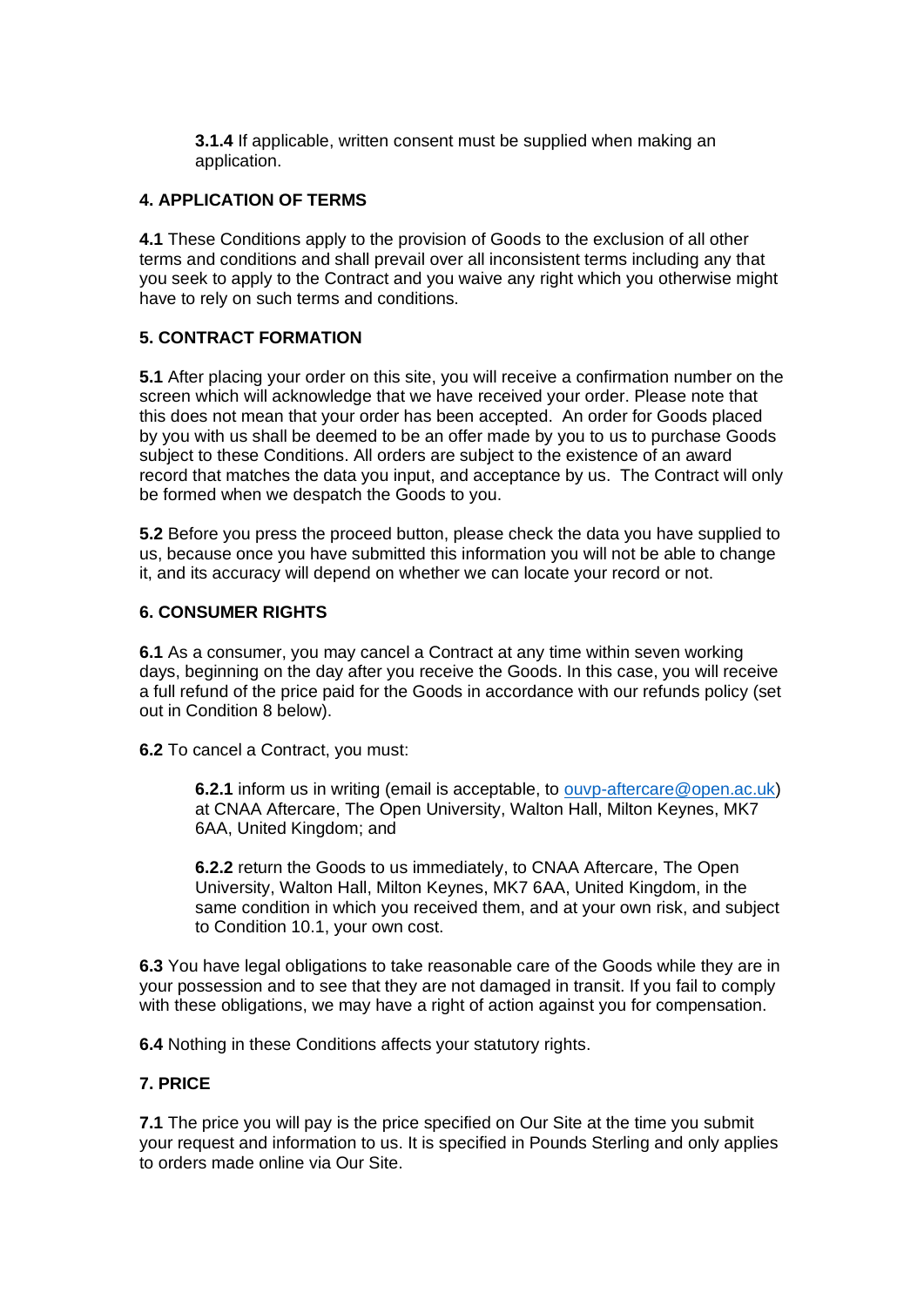**7.2** The specified Price includes VAT and the cost of delivery of the Goods to you. The Goods will be sent to UK mainland addresses by 1st class post or internationally by the Royal Mail 'Signed For' service. By submitting your application you specifically agree to the use of the postage services as stated unless otherwise agreed.

**7.3** Payment for all Goods must be by credit or debit card. We accept payment with Mastercard, Visa, Maestro, Connect Delta and Solo groups, full details of which must accompany the order.

## **8. DELIVERY**

**8.1** Subject to the availability of Goods your order will be despatched within a reasonable time of receipt of your application, unless exceptional circumstances mean we cannot do so.

**8.2** The Goods are at your risk from the time of delivery by us to the Postal Services.

## **9. REFUNDS**

**9.1** If we cannot verify your award, you will be charged an administration fee of half the stated price as payment for our services in checking our records and related activities, and we will refund the balance to you.

**9.2** We will usually refund any money received from you using the same method originally used by you to pay for your purchase.

**9.3** We will process the refund due to you as soon as possible.

**9.4** This Condition 9 only applies only to Consumers. If you are not a consumer you will forfeit your entire payment to us.

## **10. LIABILITY**

**10.1** The following provisions of this Condition 10 set out our entire financial liability to you (including our liability for the acts or omission of our employees agents and sub-contractors) in respect of:

**10.1.1** any breach of these Conditions; and

**10.1.2** any representation, statement or tortious act or omission including negligence arising under or in connection with this Contract.

**10.2** Nothing in these Conditions excludes or limits our liability:

**10.2.1** for death or personal injury caused by our negligence;

**10.2.2** under section 2(3) of the Consumer Protection Act 1987;

**10.2.3** for fraud or fraudulent misrepresentation; or

**10.2.4** for any matter for which it would be illegal for us to exclude, or attempt to exclude, our liability.

**10.3** Subject to conditions 11.1 and 11.2: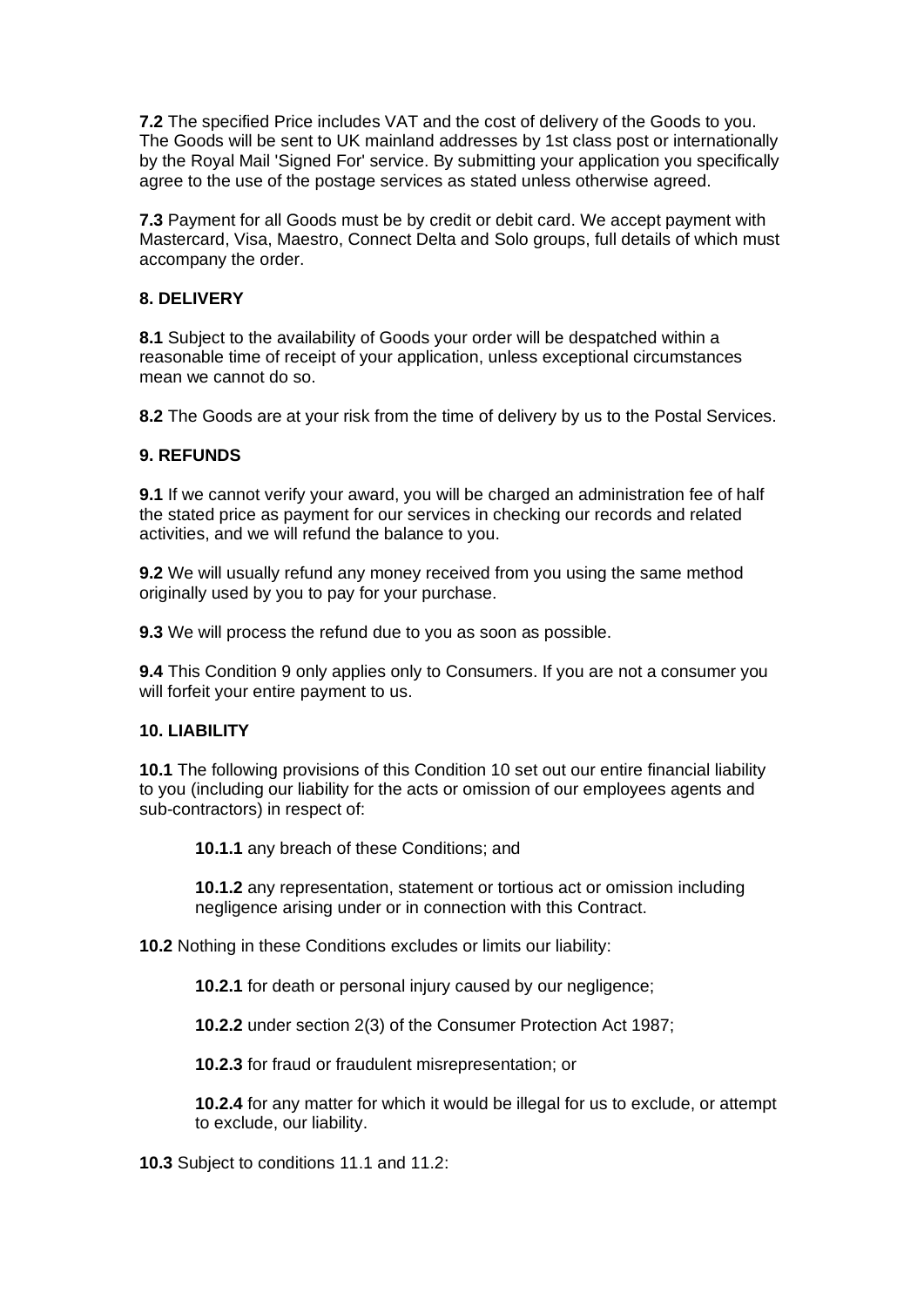**10.3.1** OU shall not be liable to you for any loss of bargain, loss of profit, loss of anticipated savings, loss of production, loss of business, loss of business opportunity, loss of revenue, loss of use, loss of goodwill, loss of anticipated saving, loss or corruption of data or information or for any losses that were not reasonably foreseeable to you and us when the Contract was formed, and

**10.3.2** our total liability in contract, tort (including negligence or breach of statutory duty), misrepresentation or otherwise, arising in connection with the performance or contemplated performance of the Contract shall be limited to the value of the Goods to which any claim relates.

## **11. ASSIGNMENT**

**11.1** We may transfer, assign, charge, sub-contract or otherwise dispose of a Contract, or any of our rights or obligations arising under it, at any time during the term of this Contract.

## **12. NOTICES**

**12.1** All notices given in terms of this Contract must be in writing which will mainly be by electronic means (by which we mean email or notices posted on Our Site). For contractual purposes you agree to this electronic means of communication and you acknowledge that all contracts, notices, information and other communications that we provide to you electronically comply with any legal requirement that such communications be in writing. This condition does not affect your statutory rights. Notices to us are to be sent to the address set out in paragraph 1 above. Notices to you will use the information you supply when inputting the required fields on Our Site.

**12.2** If you chose to send us a notice electronically, it shall be deemed to be received by us when we acknowledge receipt of such communication.

#### **13. GENERAL**

**13.1** If any provision of these Conditions is declared wholly or partly illegal, invalid, void, voidable unenforceable or unreasonable by any Court, tribunal or administrative forum of competent jurisdiction, it shall to the extent of such illegality, invalidity, voidness, voidability, unenforceability or unreasonableness be deemed severable and the remaining provisions of this Contract and the remainder of such provision shall continue in full force and effect.

**13.2** If we fail, at any time during the term of this Contract, to insist upon strict performance of any of your obligations under this Contract or any of these Conditions, or if we fail to exercise any of the rights or remedies to which we are entitled under this Contract, this shall not constitute a waiver of such rights or remedies and shall not relieve you from compliance with such obligations. For clarity, no waiver by us shall be effective unless conveyed to you in writing.

**13.3** Nothing in these Conditions shall confer on any third party any benefit or the right to enforce any terms of this Contract.

**13.4** We intend to rely upon these terms and conditions and any document expressly referred to in them in relation to the subject matter of any Contract. While we accept responsibility for statements and representations made by our duly authorised agents, please make sure you ask for any variations from these terms and conditions to be confirmed in writing.